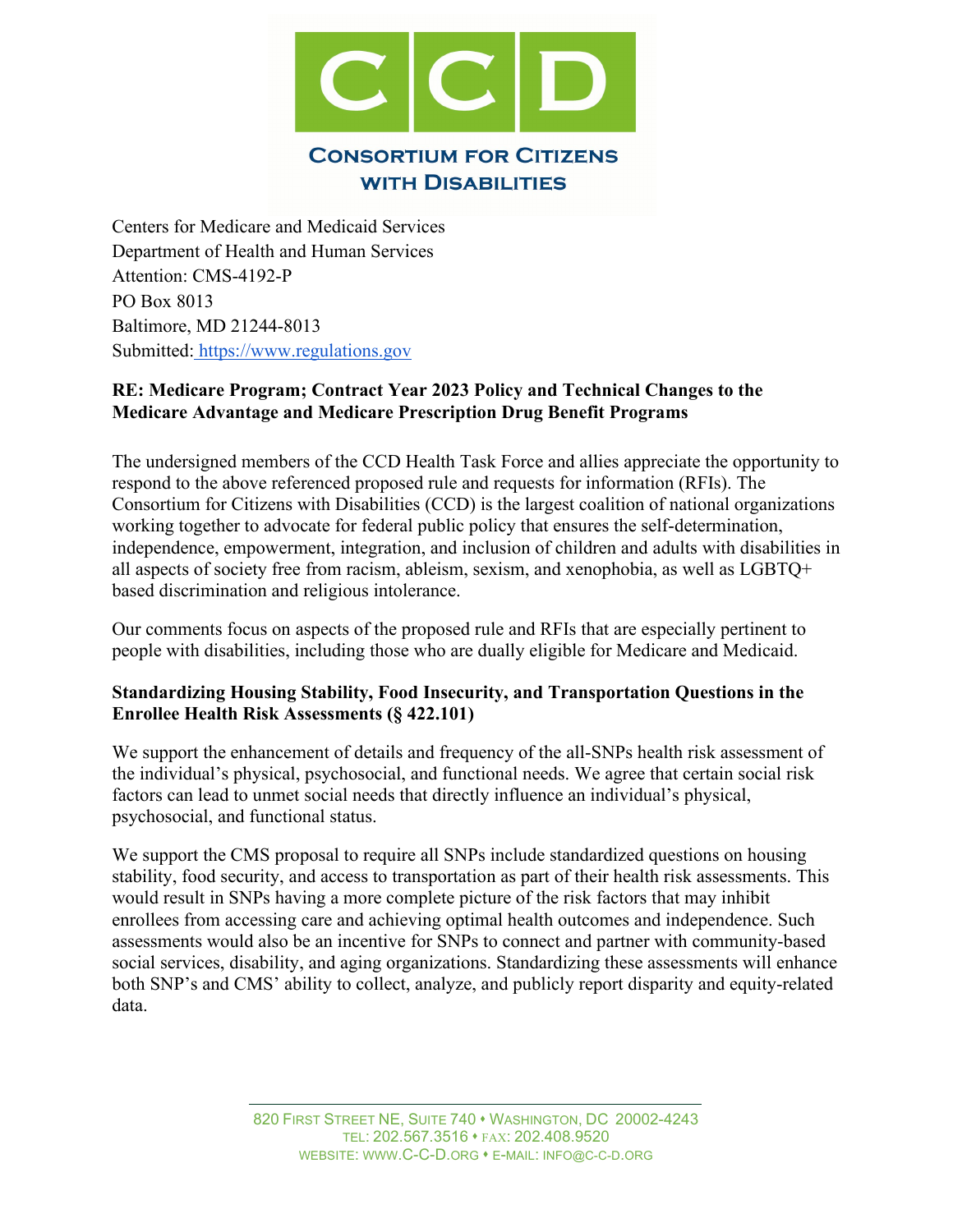These CMS proposals are consistent with the February 1, 2022 National Quality Forum (NQF) Measure Applications Partnership (MAP) recommendations to CMS (MUC 21-134 and MUC 21-136) for screening for social drivers of health and public data on those screening positive for social drivers of health. The NQF MAP recommendation is for Medicare beneficiaries aged 18 and over screened for food insecurity, housing instability, transportation problems, utility help needs, and interpersonal safety. Ultimately, the Medicare Advantage (MA), including SNPs, and all Medicare provider social determinants of health (SDOH) screening elements should be identical.

## **Redefining Definitions for Fully-Integrated and Highly Integrated D-SNPs; and, Additional Opportunities for Integration Between D-SNPs and State Medicaid Managed Care Plans (§ 422.2 and § 422.107)**

There are 12.2 million individuals enrolled in both Medicare and Medicaid (dually eligible persons); 4.6 million are people with disabilities under age  $65.<sup>1</sup>$  $65.<sup>1</sup>$  $65.<sup>1</sup>$  Many dually eligible persons have complex care needs, including chronic illness, physical disabilities, behavioral health issues, and cognitive impairments; frequently these are co-occurring conditions. These persons, on average, use more services and have higher per capita costs than those beneficiaries enrolled in Medicare or Medicaid alone. Many live with major social risk factors. Although Congress created multiple authorities to integrate their care, in 2019 only about 10% of the dual-eligible population are enrolled in integrated care programs, such as the Medicare-Medicaid financial alignment initiative, PACE, dual eligible special needs plans (D-SNPs), and Medicaid Managed FFS programs.<sup>[2](#page-1-1)</sup> The division of coverage between Medicare and Medicaid results in fragmented care and cost shifting. A recent RAND study, commissioned by CMS, documented dually eligible persons in MA programs had much greater clinical care quality disparities (using HEDIS measures) than non-dually eligible persons. Additional recent studies on the dually eligible population have been published by MACPAC, Bipartisan Policy Center, Health Management Associates, and the Alliance for Health Policy.

As advocates for persons with disabilities including those dually eligible for Medicare and Medicaid, we believe that Congress and the Administration should expand existing models and design and pilot further programs to more effectively integrate all aspects of services and supports for persons dually eligible for Medicare and Medicaid. This is especially important given the recent rapid growth of D-SNPs. As of 2021, almost three million dually eligible individuals are enrolled in D-SNPs, accounting for nearly 25% of the dual eligible population.<sup>[3](#page-1-2)</sup> We support the CMS objective of enhanced pathways for sharing information and partnering between Medicare Advantage including D-SNP plans and State Medicaid agencies. Thus, we fully support these modest, incremental, and helpful CMS proposals regarding D-SNPs.

<span id="page-1-0"></span> $1$  MACPAC, Data book: Beneficiaries dually eligible for Medicare and Medicaid — February 2022, www.macpac.gov/wp-content/uploads/2022/02/Beneficiaries-Dually-Eligible-for-Medicare-and-Medicaid-February-2022.pdf.

<span id="page-1-1"></span><sup>2</sup> <https://www.cms.gov/files/document/mmco-report-congress.pdf>

<span id="page-1-2"></span><sup>&</sup>lt;sup>3</sup> MACPAC, Improving Integration for Dually Eligible Beneficiaries: Strategies for State Contracts with Dual Eligible Special Needs Plans, p. 203 (June 2021), [https://www.macpac.gov/wp-content/uploads/2021/06/Chapter-6-](https://www.macpac.gov/wp-content/uploads/2021/06/Chapter-6-Improving-Integration-for-Dually-Eligible-Beneficiaries-Strategies-for-State-Contracts-with-Dual-Eligible-Special.pdf) [Improving-Integration-for-Dually-Eligible-Beneficiaries-Strategies-for-State-Contracts-with-Dual-Eligible-](https://www.macpac.gov/wp-content/uploads/2021/06/Chapter-6-Improving-Integration-for-Dually-Eligible-Beneficiaries-Strategies-for-State-Contracts-with-Dual-Eligible-Special.pdf)[Special.pdf.](https://www.macpac.gov/wp-content/uploads/2021/06/Chapter-6-Improving-Integration-for-Dually-Eligible-Beneficiaries-Strategies-for-State-Contracts-with-Dual-Eligible-Special.pdf)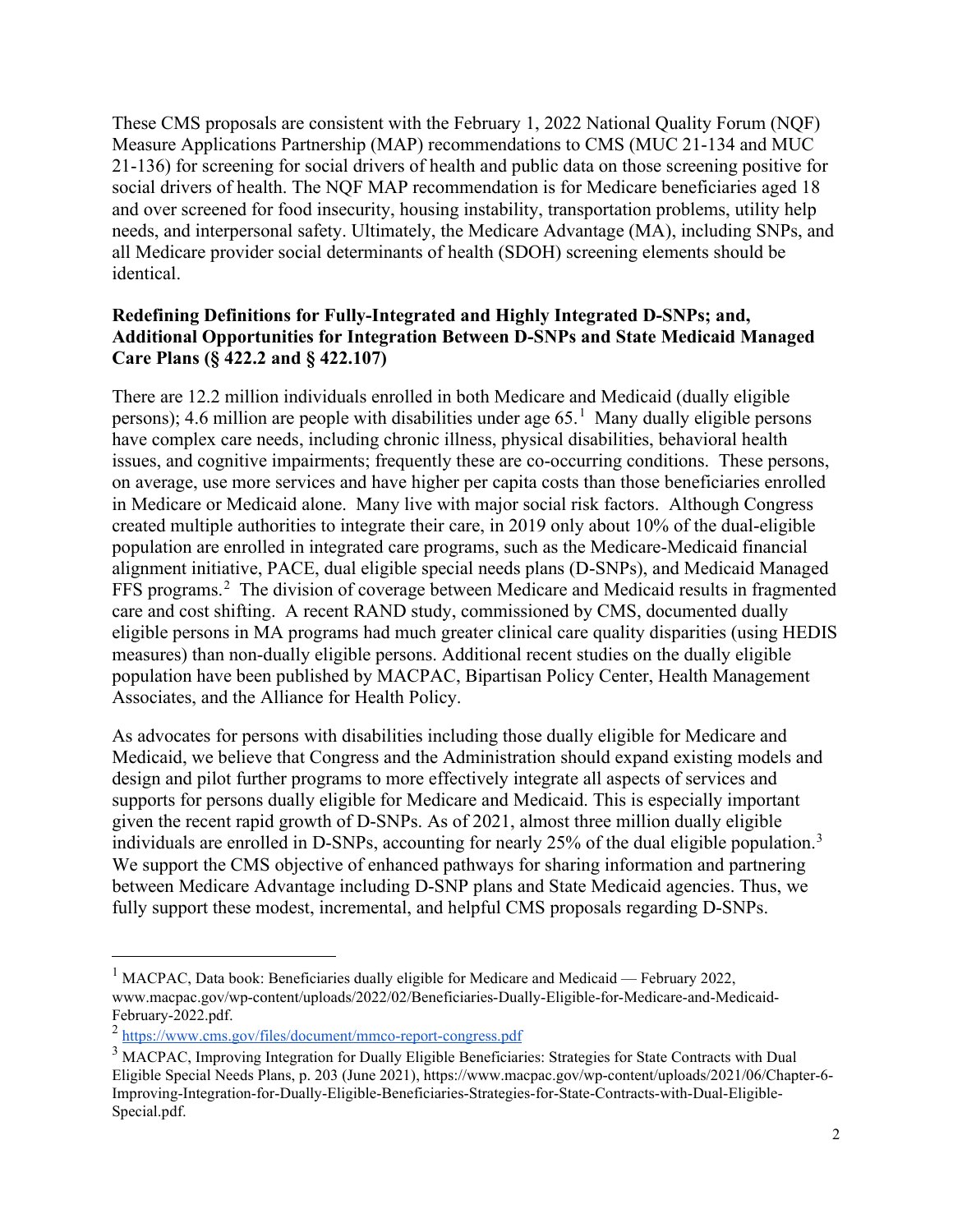We support the CMS proposal that Fully-Integrated Dual Eligible (FIDE) D-SNPs would have to offer Medicaid home health, durable medical equipment, behavioral health, and long-term services and supports (LTSS) through capitated contracts with state Medicaid agencies. FIDE D-SNPs would be required to cover Medicare cost-sharing for acute and primary care. Highly-Integrated Dual Eligible (HIDE) SNPs would be required to cover the vast majority of Medicaid behavioral health or the vast majority of Medicaid LTSS. Ideally, the goal is full Medicare D-SNP and Medicaid integration, including behavioral health and long-term services and supports within each state.

We support the improved CMS and State Medicaid agency coordination of monitoring and oversight of D-SNPs. CMS would give state Medicaid agencies access to D-SNP information systems. It is vitally important to have strong oversight by both the state and CMS, improved data exchange, and transparency. We also recommend CMS require states to have separate contracts with the plan sponsor for each D-SNP to facilitate a more complete picture of plan performance and network adequacy specifically for the dually-eligible population. State Medicaid agencies would be given new authority to require D-SNPs to integrate materials and notices for enrollees. We support integrated member materials for all exclusively aligned D-SNPs and urge CMS to include a provision that translation requirements for integrated member materials to follow the standard (federal or state) that is most favorable to the enrollees.

# **Enrollee Participation in Plan Governance (§ 422.107)**

We strongly support the proposal to require D-SNP plan sponsors to have consumer advisory councils. However, we urge CMS to adopt stronger requirements. Currently, the proposed rule would allow plan sponsors to establish a single advisory council for an entire state, which would not work in bigger states. We also recommend requiring advisory councils to meet at least 2 times per year at a minimum. Plan sponsors should also be required to include people with disabilities on the councils and provide accommodations and language access services for members who have limited English proficiency. Finally, we recommend requiring plan accountability regarding implementation of recommendations the advisory council makes.

# **Definition of Applicable Integrated Plan Subject to Unified Appeals and Grievances Procedures (§ 422.561) (§ 422.561)**

We support the proposal to expand the universe of D–SNPs that are required to have unified Medicare and Medicaid grievance and appeals processes by revising the definition of an applicable integrated plan. As CMS notes, it is feasible for certain plans that are integrated D-SNPs, but not FIDE-SNPs or HIDE-SNPs, to have a unified grievance and appeals process. We agree that the unified process is simpler for enrollees, improves coordination of coverage, and would extend the protection of continuation of benefits pending appeal and therefore should be extended to integrated plans whenever practicable.

## **Ombuds Program for Dually Eligible Individuals**

We also strongly urge CMS to add a provision establishing an ombuds program for individuals dually eligible for Medicare and Medicaid. Ombuds programs are critical for supporting dually eligible individuals in navigating their coverage, including for D-SNPs and integrated models.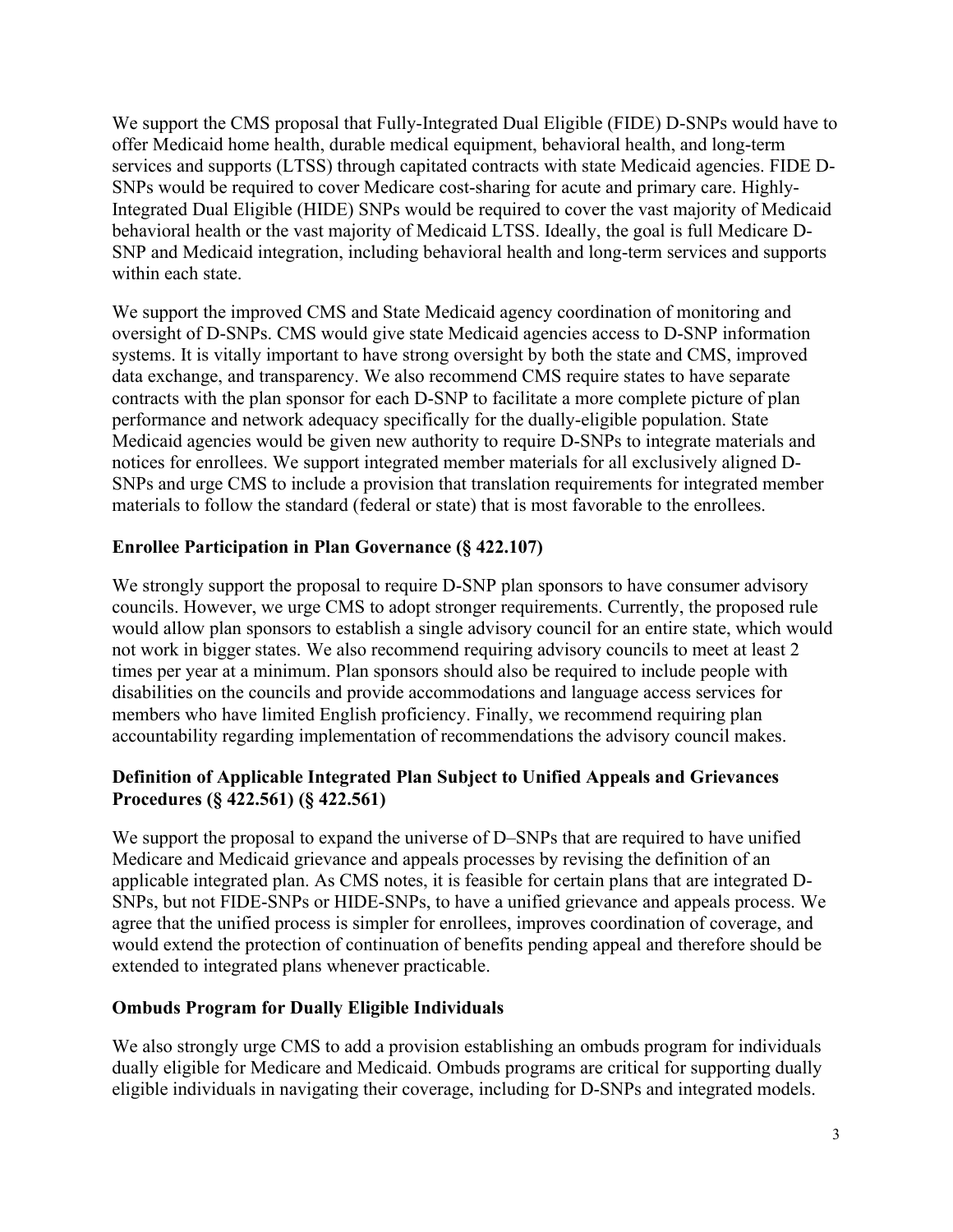For example, people with disabilities often have to navigate complexities of coverage for durable medical equipment, home- and community-based services, and supplemental benefits under both Medicare and Medicaid. Ombuds should have the responsibility to both assist individuals and to identify and regularly publicly report systemic issues affecting access to care, enrollment, and other barriers beneficiaries encounter.

## **Limitation on MA Plan Maximum Out-Of-Pocket Limits (§ 422.100 and § 422.101)**

We support CMS's proposal to revise the regulations governing the maximum out-of-pocket (MOOP) limits for MA plans to require that all costs for Medicare Parts A and B services accrued under the plan benefit package, including cost-sharing paid by any applicable secondary or supplemental insurance or any cost sharing that remains unpaid, is counted towards the MOOP limit. By limiting state Medicaid programs' liabilities for Medicare cost sharing paid on behalf of Qualified Medicare Beneficiaries (QMBs), this change could also increase QMBs' access to providers. This proposal would also standardize MA plan treatment of MOOP calculations by using plan-adjudicated claims data rather than the enrollee's status as a dually eligible individual, thus treating dually eligible and Medicare-only beneficiaries similarly.

# **Network Adequacy in Medicare Advantage Plans (§ 422.116)**

We support the modest CMS-proposed revisions to the timeline for reviewing network adequacy submissions, including the emphasis on network adequacy review as part of the MA application process for new and expanding service areas. We encourage CMS to also reinstate and strengthen overall MA network adequacy requirements that were weakened in recent years (for example, reinstate the minimum percentage of enrollees that must reside within the maximum time and distance standards in non-urban counties back to 90 percent rather than 85 percent). Such actions would improve access to care for those enrolled in MA plans.

# **Marketing and Communications Requirements on MA and Part D Plans to Assist Their Enrollees (§§ 422.2267(e) and 423.2267(e))**

We strongly support the proposal to reinstate the requirement for plans to include a multilanguage insert in vital documents in the top 15 most common non-English languages in the United States. We also support the proposal to strengthen oversight of third-party marketing organizations (TPMOs), including the requirement of disclaimers informing individuals that such organizations do not sell every plan available in a given area. We also urge CMS to roll back recent changes to marketing guidelines that weakened consumer protections, including blurring the distinction between marketing and educational events.

## **Pharmacy Price Concessions to Drug Prices at the Point of Sale (§ 423.100)**

We support CMS's efforts to address the high cost of prescription drugs at the point of sale and support the proposal to require pass through of pharmacy price concessions to Medicare beneficiaries. When pharmacy DIR fees are applied post point-of-sale, they are not reflected in the negotiated price at the pharmacy counter, which causes many patients to pay more out‐of‐pocket for their drugs than they should. The reforms proposed by CMS, which would require pharmacy price concessions be assessed at the point‐of‐sale, are estimated to reduce beneficiaries' out-of-pocket expenses by \$21.3 billion over 10 years.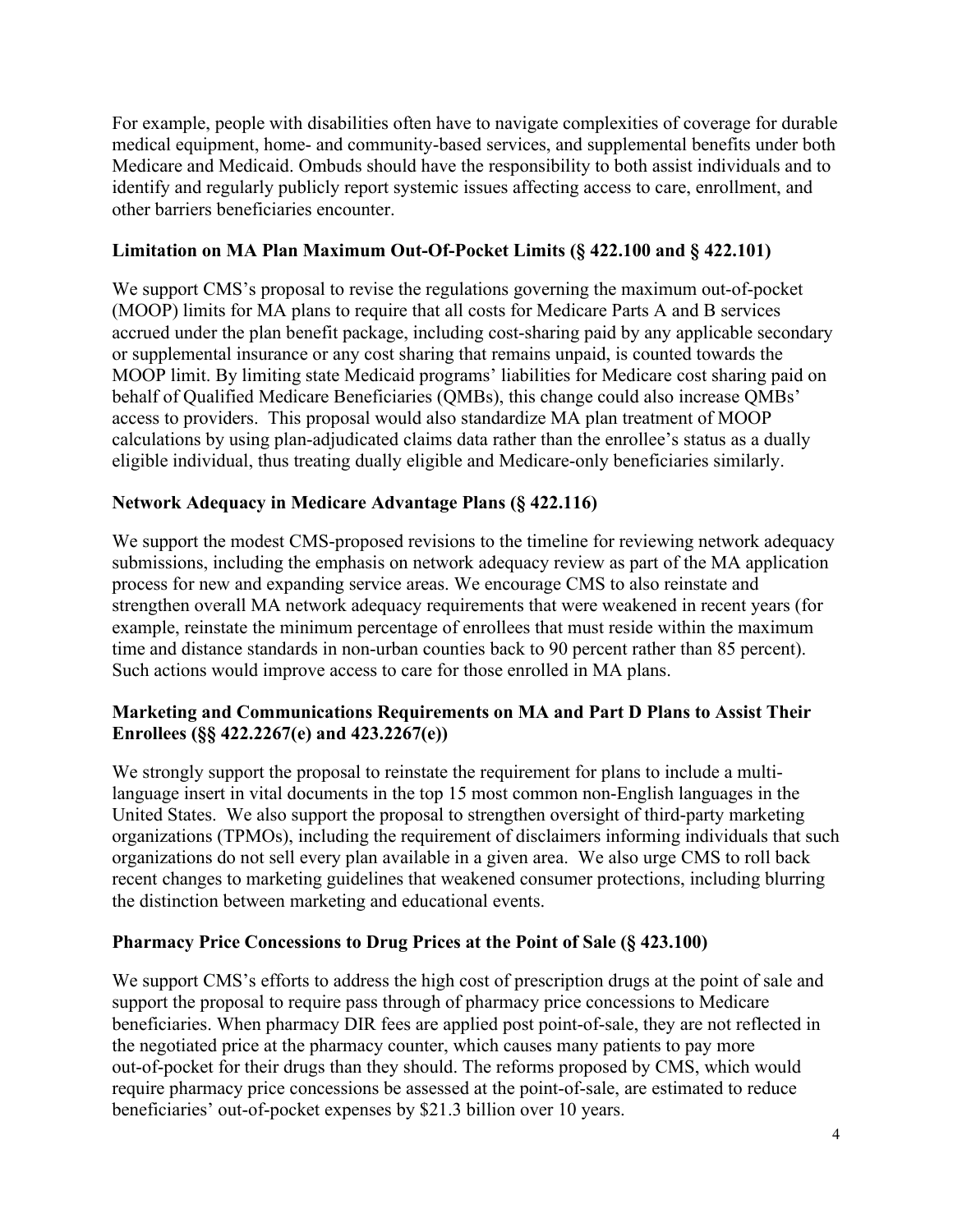To help ensure that people obtain maximum savings, CMS should ensure that the savings apply throughout all phases of the Part D program, including the coverage gap. We do not understand why CMS has proposed to exempt the coverage gap from these changes and urge CMS to apply these savings across the benefit.

Finally, while we appreciate these changes, we urge CMS to go further and continue to address the unaffordability of prescription drugs by ensuring that beneficiaries are charged based on the negotiated price, including the price reflecting manufacturer rebates. People who rely on highcost medications should benefit from all negotiated price concessions at the point of sale.

## **Request for Information: Prior Authorization for Hospital Transfers to Post-Acute Care Settings during a Public Health Emergency**

We thank CMS for its attention to the burdens posed on patients and the providers who serve them by the overuse of prior authorization in the Medicare Advantage program. Particularly in the post-acute care and rehabilitation benefit, prior authorization is frequently required before the approval of services to protect the health and function of individuals with disabilities and chronic conditions. Unfortunately, patients often find that prior authorization serves as a significant barrier to accessing care, delaying or denying medically necessary services that are unlikely to be over-utilized and are often routinely approved after initial denials.

Especially for individuals with disabilities and chronic conditions, delays in accessing post-acute care services can result in significantly worse long-term outcomes. However, many MA plans seem to rely on initial denials of prior authorization as a method to delay care, even for services that are eventually expected to be approved. In fact, a report by the Department of Health and Human Services Office of Inspector General (OIG) found that after appeals by beneficiaries and providers, MA plans overturned their own denials 75% of the time.[4](#page-4-0) This results in an inequitable access to care between traditional Medicare beneficiaries and those subject to prior authorization in Medicare Advantage, which disproportionately harms the patients with the most significant medical needs represented by many of the organizations below.

We recognize that the Medicare program and its private partners in the MA program have a responsibility to protect the financial viability of the program and guard against unnecessary overutilization. However, we urge CMS to address the widespread problems with the use of prior authorization to protect patient access to care – not exclusively during the PHE, but after the end of the emergency declaration as well. We encourage CMS to conduct more oversight of the services subject to prior authorization across plans and the impacts delays and denials have on beneficiaries. Individuals with disabilities, chronic conditions, and other beneficiaries in the MA programs must be able to access the care they need in a timely fashion, including all services that are covered under traditional Medicare.

# **Conclusion**

<span id="page-4-0"></span><sup>4</sup> U.S. Department of Health and Human Services, Office of Inspector General. Medicare Advantage Appeal Outcomes and Audit Findings Raise Concerns about Service and Payment Denials; Report (OEI-09-16-00410) (Sept. 2018).